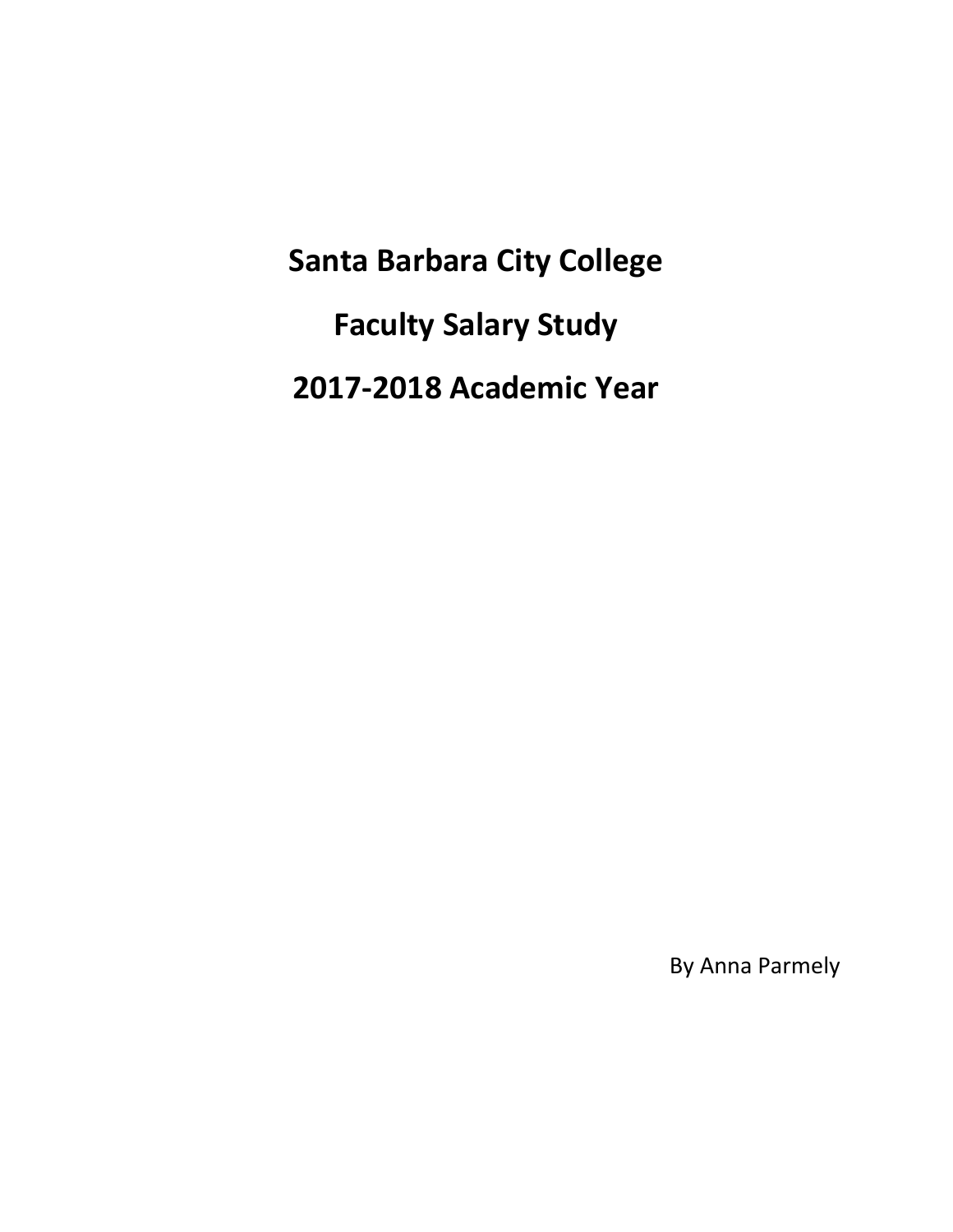The intent of this study was to survey the full-time faculty salaries at several community colleges to determine how Santa Barbara City College compares to the marketplace. The colleges surveyed were chosen by SBCC and are the same as those used for the classified staff and management salary study commissioned by the District that was completed fall 2013. The ten community colleges included in this survey are Cabrillo, Cerritos, Glendale, MiraCosta, Monterey, Palomar, San Luis Obispo, Santa Clarita, Santa Monica, and Southwestern.

Throughout the study of faculty pay, two salary classes are used:

- 1) The lowest salary class with a minimum requirement of a Master's degree (SBCC Class II);
- 2) The highest salary class not requiring a Ph.D. or equivalent (SBCC Class V).

### **For clarity, these two classes will heretofore be referred to as Class II and Highest Non-Doctorate (HND) Class, regardless of their respective names at the other sample colleges.**

The following is a brief description of the survey results and methodology, presented in the form of two exhibits.

#### **Exhibit A: Full-Time Faculty, Class II and HND Class Steps 1-34 Comparison (Adjusted, with Median)**

This exhibit provides a step-to-step comparison of SBCC's full-time salary schedule for Class II and HND Class to those of the ten sample colleges. The salary at any college with less than 34 steps was extended to the  $34<sup>th</sup>$  step. This analysis also includes the dollar differential between SBCC and the median salary at each of the 34 steps, as well as the percentage increase that would be needed to recalibrate SBCC's faculty salaries to the market median (SBCC's salary is used as the base in these percentage difference calculations).

Note: Two colleges have an atypical start to their salary schedules. In order to make suitable comparisons, this has been addressed as follows: Glendale does not have steps 1-3, and the value of step 4 is applied to steps 1 through 3; Cerritos does not have steps 1 or 2, and their step 3 is used effectively as Step 1. Thus Cerritos' step 3 is equivalent to SBCC's step 1 and was renumbered as step 1 (and their step 4 was renumbered as step 2, etc.).

#### **Exhibit B: Full-Time Faculty, Class II and HND Class Steps 1-16 (Supporting Information for Exhibit A)**

This exhibit displays the steps of the ten sample colleges' full-time faculty salary schedules exactly as they appear in the contract, and is provided as reference material for Exhibit A. It was not appropriate to calculate median salaries using this exhibit since some colleges do not use their first few steps and some colleges do not have the same number of steps. These variances were accounted for in Exhibit A.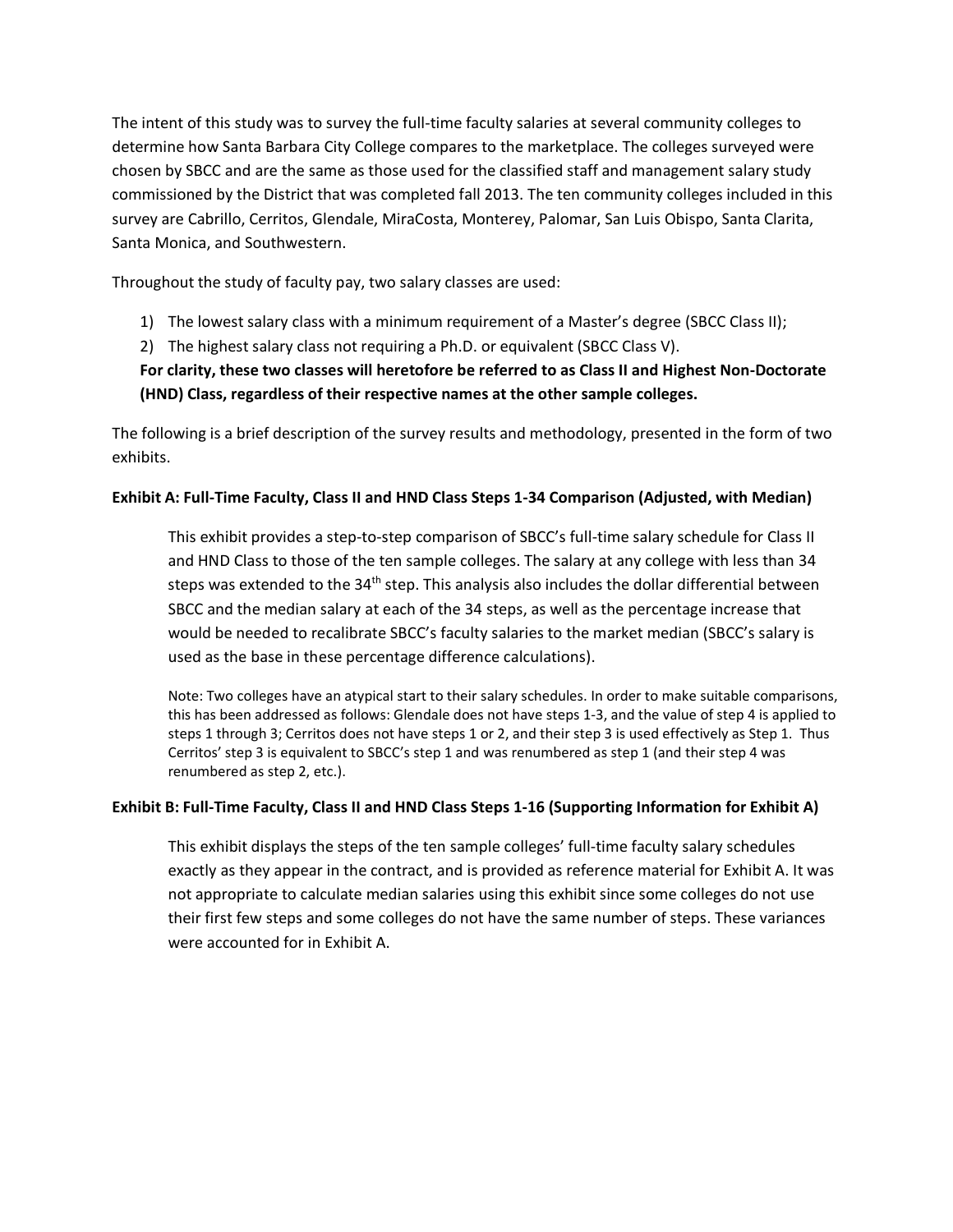### **FULL-TIME FACULTY: SBCC CLASS II COMPARISON STEPS 1-34 WITH MEDIAN**

|              |                 | Cabrillo<br>College | Cerritos<br><b>CCD</b> | Glendale<br>CCD | Mira Costa<br><b>CCD</b> | Monterey<br>Peninsula<br>CCD | Palomar<br><b>CCD</b> | San Luis<br>Obispo CCD | Santa<br>Clarita<br><b>CCD</b> | Santa<br>Monica<br><b>CCD</b> | South<br>western<br><b>CCD</b> | <b>Market</b><br><b>Median</b> | Santa<br><b>Barbara</b><br><b>City College</b> | \$ Difference<br>between SBCC<br>and Median | % Difference of<br>SBCC and<br>Median** |
|--------------|-----------------|---------------------|------------------------|-----------------|--------------------------|------------------------------|-----------------------|------------------------|--------------------------------|-------------------------------|--------------------------------|--------------------------------|------------------------------------------------|---------------------------------------------|-----------------------------------------|
|              | <b>CLASS</b>    | $\overline{2}$      | B.                     | $\mathbf{H}$    | Ш                        | Ш                            | $\mathsf{C}$          | B                      | B.                             | $\mathbf{II}$                 | $\mathbf{II}$                  |                                | $\mathbf{H}$                                   |                                             |                                         |
|              | $\mathbf{1}$    | 56,151              | 64,818                 | 61,868          | 73,482                   | 54,118                       | 62,005                | 45,036                 | 59,556                         | 54,900                        | 55,178                         | 57,854                         | 58,944                                         | \$1,090.50                                  | 1.85%                                   |
|              | $\overline{2}$  | 58,207              | 67,973                 | 61,868          | 77,338                   | 56,434                       | 64,714                | 47,531                 | 59,556                         | 57,250                        | 57,494                         | 58,882                         | 61,014                                         | \$2,132.50                                  | 3.50%                                   |
|              | $\overline{3}$  | 60,818              | 71,128                 | 61,868          | 81,187                   | 58,761                       | 67,422                | 50,040                 | 61,920                         | 59,604                        | 59,811                         | 61,343                         | 63,082                                         | \$1,738.96                                  | 2.76%                                   |
|              | $\overline{4}$  | 63,427              | 74,286                 | 61,868          | 85,038                   | 61,083                       | 70,129                | 52,550                 | 64,824                         | 61,954                        | 62,132                         | 62,780                         | 65,152                                         | \$2,372.26                                  | 3.64%                                   |
|              | 5               | 66,039              | 77,442                 | 64,183          | 88,888                   | 63,400                       | 72,837                | 55,058                 | 67,680                         | 64,307                        | 64,451                         | 65,245                         | 67,221                                         | \$1,976.00                                  | 2.94%                                   |
|              | $6\phantom{1}6$ | 68,651              | 80,596                 | 66,578          | 92,737                   | 65,728                       | 75,545                | 57,585                 | 70,548                         | 66,659                        | 66,770                         | 67,711                         | 69,291                                         | \$1,580.50                                  | 2.28%                                   |
| $\mathsf{S}$ | $\overline{7}$  | 71,265              | 83,749                 | 69,076          | 96,588                   | 68,049                       | 78,257                | 60,073                 | 73,428                         | 69,011                        | 69,088                         | 70,177                         | 71,360                                         | \$1,183.50                                  | 1.66%                                   |
| $\mathbf{T}$ | 8               | 73,873              | 86,905                 | 71,674          | 100,440                  | 70,377                       | 80,964                | 62,563                 | 76,308                         | 78,794                        | 71,407                         | 75,091                         | 73,429                                         | $-$1,661.60$                                | $-2.26%$                                |
| E            | 9               | 76,481              | 90,063                 | 74,379          | 104,290                  | 72,706                       | 83,914                | 65,069                 | 79,188                         | 81,146                        | 73,724                         | 77,835                         | 75,499                                         | $-$2,335.81$                                | $-3.09%$                                |
| $\mathbf{P}$ | 10              | 79,096              | 93,218                 | 77,185          | 108,140                  | 75,008                       | 86,864                | 67,582                 | 82,068                         | 83,498                        | 76,043                         | 80,582                         | 77,568                                         | $-$3,014.00$                                | $-3.89%$                                |
|              | 11              | 79,096              | 93,218                 | 80,103          | 111,990                  | 77,330                       | 89,814                | 70,086                 | 84,948                         | 85,852                        | 78,362                         | 82,526                         | 79,638                                         | $-$2,887.50$                                | $-3.63%$                                |
|              | 12              | 79,096              | 93,218                 | 83,146          | 115,841                  | 77,330                       | 92,762                | 72,595                 | 87,804                         | 88,201                        | 80,682                         | 85,475                         | 81,707                                         | -\$3,768.00                                 | $-4.61%$                                |
|              | 13              | 79,096              | 93,218                 | 86,311          | 119,690                  | 77,330                       | 95,715                | 75,098                 | 90,696                         | 90,553                        | 82,999                         | 88,432                         | 83,776                                         | $-$4,655.97$                                | $-5.56%$                                |
|              | 14              | 79,096              | 93,218                 | 86,311          | 123,542                  | 77,330                       | 96,453                | 77,602                 | 94,164                         | 92,906                        | 85,318                         | 89,608                         | 85,845                                         | -\$3,763.88                                 | $-4.38%$                                |
|              | 15              | 79,096              | 93,218                 | 86,311          | 127,378                  | 77,330                       | 97,191                | 77,602                 | 94,644                         | 95,257                        | 87,637                         | 90,428                         | 85,845                                         | $-$4,582.89$                                | $-5.34%$                                |
|              | 16              | 79,096              | 93,218                 | 88,775          | 128,143                  | 77,330                       | 97,928                | 81,482                 | 95,124                         | 97,610                        | 89,956                         | 91,587                         | 85,845                                         | $-$5,742.39$                                | $-6.69%$                                |
|              | 17              | 79,096              | 93,218                 | 88,775          | 128,907                  | 77,330                       | 98,667                | 81,482                 | 96,444                         | 99,962                        | 89,956                         | 91,587                         | 85,845                                         | $-$5,742.39$                                | $-6.69%$                                |
|              | 18              | 79,096              | 93,218                 | 88,775          | 129,670                  | 77,330                       | 99,406                | 81,482                 | 96,948                         | 102,314                       | 89,956                         | 91,587                         | 85,845                                         | $-$5,742.39$                                | $-6.69%$                                |
|              | 19              | 79,096              | 93,218                 | 91,332          | 130,434                  | 77,330                       | 100,141               | 85,557                 | 97,416                         | 104,668                       | 93,176                         | 93,197                         | 87,992                                         | $-$5,205.42$                                | $-5.92%$                                |
|              | 20              | 79,096              | 93,218                 | 91,332          | 131,198                  | 77,330                       | 100,880               | 85,557                 | 99,360                         | 107,020                       | 93,176                         | 93,197                         | 87,992                                         | $-$5,205.42$                                | $-5.92%$                                |
|              | 21              | 79,096              | 93,218                 | 91,332          | 131,963                  | 77,330                       | 101,619               | 85,557                 | 99,804                         | 109,372                       | 93,176                         | 93,197                         | 87,992                                         | $-$5,205.42$                                | $-5.92%$                                |
|              | 22              | 79,096              | 93,218                 | 91,332          | 132,726                  | 77,330                       | 102,358               | 89,835                 | 100,320                        | 111,725                       | 96,446                         | 94,832                         | 90,138                                         | $-$4,694.45$                                | $-5.21%$                                |
|              | 23              | 79,096              | 93,218                 | 91,332          | 133,490                  | 77,330                       | 103,095               | 89,835                 | 102,228                        | 111,725                       | 96,446                         | 94,832                         | 90,138                                         | -\$4,694.45                                 | $-5.21%$                                |
|              | 24              | 79,096              | 93,218                 | 91,332          | 134,253                  | 77,330                       | 103,834               | 89,835                 | 102,720                        | 111,725                       | 96,446                         | 94,832                         | 90,138                                         | $-$4,694.45$                                | $-5.21%$                                |
|              | 25              | 79,096              | 93,218                 | 91,332          | 135,017                  | 77,330                       | 104,571               | 89,835                 | 103,212                        | 111,725                       | 99,775                         | 96,497                         | 92,284                                         | $-54,212.99$                                | $-4.57%$                                |
|              | 26              | 79,096              | 93,218                 | 91,332          | 135,782                  | 77,330                       | 105,037               | 89,835                 | 105,096                        | 111,725                       | 99,775                         | 96,497                         | 92,284                                         | $-$4,212.99$                                | $-4.57%$                                |
|              | 27              | 79,096              | 93,218                 | 91,332          | 136,546                  | 77,330                       | 105,502               | 89,835                 | 107,964                        | 111,725                       | 99,775                         | 96,497                         | 92,284                                         | -\$4,212.99                                 | $-4.57%$                                |
|              | 28              | 79,096              | 93,218                 | 91,332          | 137,308                  | 77,330                       | 105,969               | 89,835                 | 107,964                        | 111,725                       | 99,775                         | 96,497                         | 94,431                                         | $-$2,065.50$                                | $-2.19%$                                |
|              | 29              | 79,096              | 93,218                 | 91,332          | 138,072                  | 77,330                       | 106,435               | 89,835                 | 107,964                        | 111,725                       | 99,775                         | 96,497                         | 94,431                                         | $-$2,065.50$                                | $-2.19%$                                |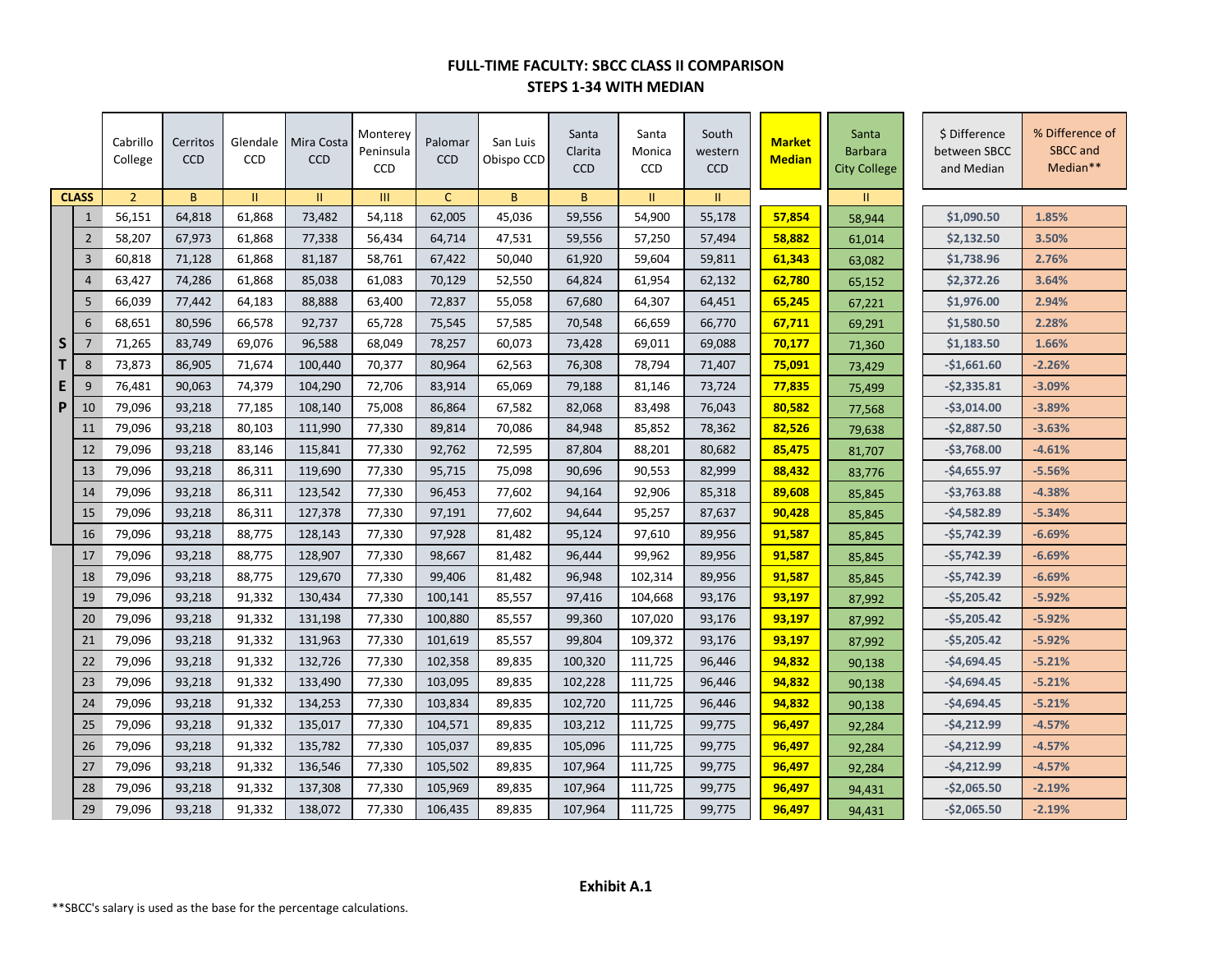#### **FULL-TIME FACULTY: SBCC CLASS II COMPARISON STEPS 1-34 WITH MEDIAN**

| 30 | 79,096 | 93,218 | 91,332 | 138,838 | 77,330 | 106,901 | 89,835 | 107,964 | 111,725 | 99,775 | 96,497 | 94,431 | $-52.065.50$ | $-2.19%$ |
|----|--------|--------|--------|---------|--------|---------|--------|---------|---------|--------|--------|--------|--------------|----------|
|    | 79,096 | 93,218 | 91,332 | 138,838 | 77,330 | 107,366 | 89,835 | 107,964 | 111,725 | 99,775 | 96,497 | 96,576 | \$79.50      | 0.08%    |
| 32 | 79,096 | 93,218 | 91,332 | 138,838 | 77,330 | 107,833 | 89,835 | 107,964 | 111,725 | 99,775 | 96,497 | 96,576 | \$79.50      | 0.08%    |
| 33 | 79,096 | 93,218 | 91,332 | 138,838 | 77,330 | 108,298 | 89,835 | 107,964 | 111,725 | 99,775 | 96,497 | 96,576 | \$79.50      | 0.08%    |
| 34 | 79,096 | 93,218 | 91,332 | 138,838 | 77,330 | 108,763 | 89,835 | 107,964 | 111,725 | 99,775 | 96,497 | 98,722 | \$2,225.50   | 2.25%    |

\*\*\*Steps for Cerritos were reunumbered for more applicable comparisons, since their first two steps aren't used. Their first step used is now called step 1, their second step used is now called step 2, and so on.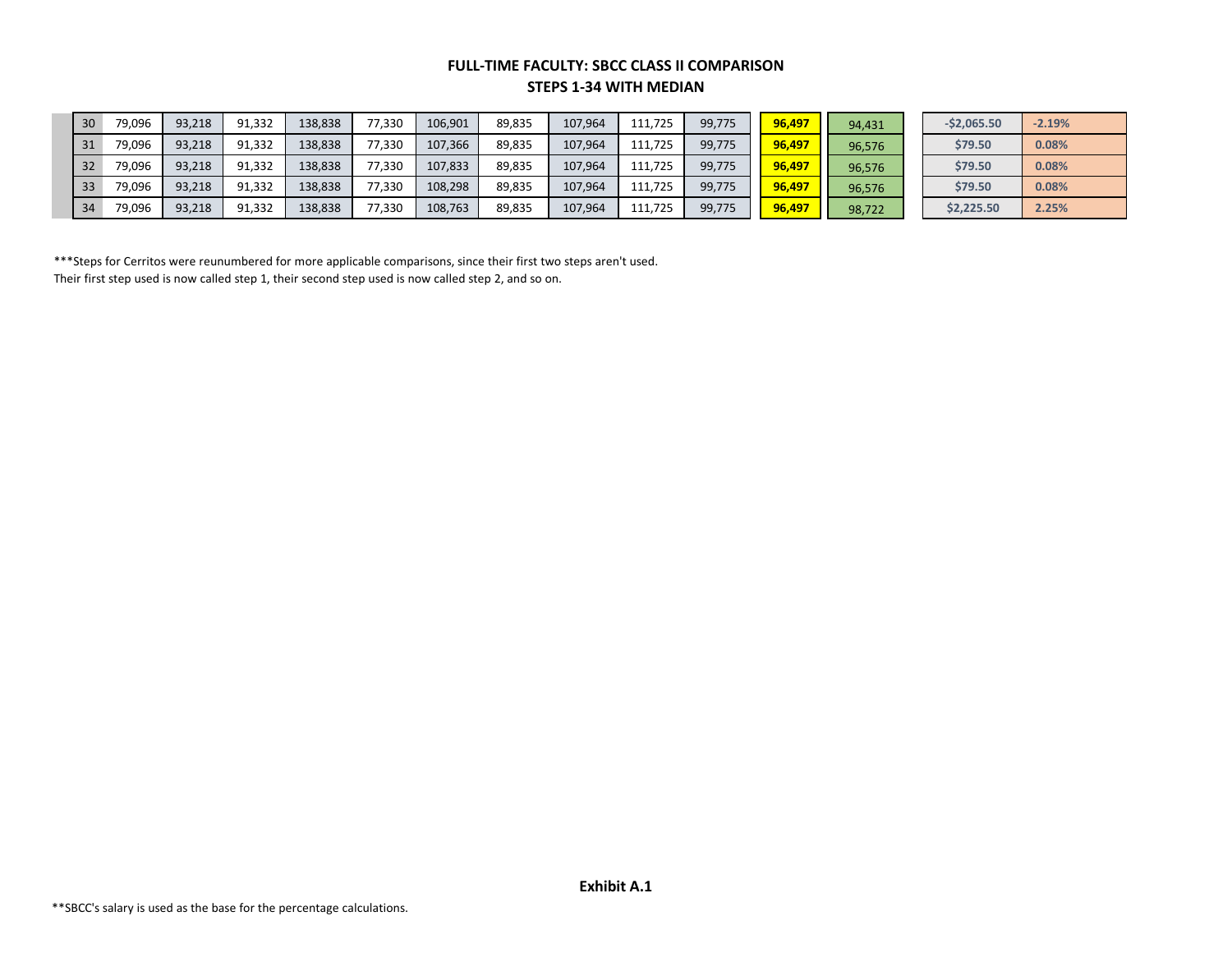### **FULL-TIME FACULTY: HIGHEST NON-DOCTORATE (HND) CLASS COMPARISON STEPS 1-34 WITH MEDIAN**

|   |                 | Cabrillo<br>College | Cerritos<br><b>CCD</b> | Glendale<br><b>CCD</b> | Mira Costa<br><b>CCD</b> | Monterey<br>Peninsula<br>CCD | Palomar<br><b>CCD</b> | San Luis<br>Obispo<br><b>CCD</b> | **Santa<br>Clarita<br><b>CCD</b> | Santa<br>Monica<br><b>CCD</b> | South<br>western<br><b>CCD</b> | <b>Market</b><br><b>Median</b> | Santa<br><b>Barbara</b><br><b>City College</b> | \$ Difference<br>between SBCC<br>and Median | % Difference of<br>SBCC and<br>Median** |
|---|-----------------|---------------------|------------------------|------------------------|--------------------------|------------------------------|-----------------------|----------------------------------|----------------------------------|-------------------------------|--------------------------------|--------------------------------|------------------------------------------------|---------------------------------------------|-----------------------------------------|
|   | <b>CLASS</b>    | 6                   | E.                     | $\mathsf{V}$           | $\vee$                   | $\vee$                       | G                     | F.                               | G                                | VI                            | VI                             |                                | $\mathsf{V}$                                   |                                             |                                         |
|   | $\mathbf{1}$    | 63,185              | 74,285                 | 70,664                 | 81,352                   | 61,787                       | 72,112                | 55,058                           | 67,092                           | 67,391                        | 64,451                         | 67,241                         | 65,152                                         | $-$2,089.60$                                | $-3.21%$                                |
|   | $\overline{2}$  | 65,161              | 77,442                 | 70,664                 | 85,204                   | 64,102                       | 75,062                | 57,585                           | 69,948                           | 69,743                        | 66,770                         | 69,846                         | 67,221                                         | $-$2,624.99$                                | $-3.91%$                                |
|   | $\overline{3}$  | 67,773              | 80,596                 | 70,664                 | 89,053                   | 66,430                       | 78,016                | 60,073                           | 72,840                           | 72,096                        | 69,088                         | 71,380                         | 69,291                                         | $-52,089.21$                                | $-3.02%$                                |
|   | $\overline{4}$  | 70,383              | 83,749                 | 70,664                 | 92,905                   | 68,748                       | 80,964                | 62,563                           | 75,720                           | 74,448                        | 71,407                         | 72,927                         | 71,360                                         | $-$1,567.35$                                | $-2.20%$                                |
|   | 5               | 72,993              | 86,905                 | 73,347                 | 96,755                   | 71,072                       | 83,914                | 65,069                           | 78,588                           | 76,799                        | 73,724                         | 75,261                         | 73,429                                         | $-$1,832.59$                                | $-2.50%$                                |
|   | $6\phantom{1}6$ | 75,607              | 90,063                 | 76,092                 | 100,607                  | 73,386                       | 86,863                | 67,582                           | 81,456                           | 79,150                        | 76,043                         | 77,621                         | 75,499                                         | $-52,122.44$                                | $-2.81%$                                |
| S | $\overline{7}$  | 78,218              | 93,218                 | 78,970                 | 104,452                  | 75,722                       | 89,813                | 70,087                           | 84,348                           | 81,503                        | 78,362                         | 80,236                         | 77,568                                         | $-$2,668.29$                                | $-3.44%$                                |
| Т | 8               | 80,826              | 96,374                 | 81,968                 | 108,308                  | 78,042                       | 92,762                | 72,595                           | 87,216                           | 91,285                        | 80,682                         | 84,592                         | 82,179                                         | $-52,413.00$                                | $-2.94%$                                |
| E | 9               | 83,440              | 99,529                 | 85,083                 | 112,157                  | 80,368                       | 95,715                | 75,098                           | 90,096                           | 93,639                        | 82,999                         | 87,590                         | 84,415                                         | $-53,174.86$                                | $-3.76%$                                |
| P | 10              | 86,048              | 102,679                | 88,323                 | 116,007                  | 82,689                       | 98,665                | 77,602                           | 92,988                           | 95,991                        | 85,318                         | 90,656                         | 86,777                                         | $-53,878.57$                                | $-4.47%$                                |
|   | 11              | 87,519              | 105,842                | 91,684                 | 119,861                  | 84,878                       | 101,616               | 80,115                           | 95,832                           | 98,341                        | 87,637                         | 93,758                         | 89,164                                         | $-54,594.41$                                | $-5.15%$                                |
|   | 12              | 88,990              | 108,995                | 95,185                 | 123,710                  | 87,334                       | 104,564               | 82,626                           | 98,724                           | 100,692                       | 89,956                         | 96,955                         | 91,571                                         | $-55,383.94$                                | $-5.88%$                                |
|   | 13              | 90,462              | 108,995                | 98,830                 | 127,559                  | 89,650                       | 107,514               | 85,124                           | 101,616                          | 103,045                       | 92,276                         | 100,223                        | 93,979                                         | $-$6,244.45$                                | $-6.64%$                                |
|   | 14              | 91,930              | 110,572                | 98,830                 | 131,409                  | 89,650                       | 108,252               | 87,693                           | 104,484                          | 105,396                       | 94,592                         | 101,657                        | 95,790                                         | $-$5,867.00$                                | $-6.12%$                                |
|   | 15              | 93,406              | 110,572                | 98,830                 | 135,254                  | 89,650                       | 108,990               | 87,693                           | 106,308                          | 107,748                       | 96,912                         | 102,569                        | 96,693                                         | $-$5,876.00$                                | $-6.08%$                                |
|   | 16              | 94,450              | 112,148                | 101,669                | 136,017                  | 89,650                       | 109,726               | 92,077                           | 108,144                          | 110,100                       | 99,230                         | 104,907                        | 98,703                                         | $-$6,203.50$                                | $-6.29%$                                |
|   | 17              | 95,495              | 112,148                | 101,669                | 136,780                  | 89,650                       | 110,466               | 92,077                           | 109,968                          | 112,452                       | 99,230                         | 105,819                        | 98,703                                         | -\$7,115.50                                 | $-7.21%$                                |
|   | 18              | 96,539              | 113,727                | 101,669                | 137,545                  | 91,972                       | 111,204               | 92,077                           | 111,792                          | 114,803                       | 99,230                         | 106,437                        | 98,703                                         | $-$7,733.50$                                | $-7.84%$                                |
|   | 19              | 97,583              | 113,727                | 104,596                | 138,308                  | 91,972                       | 111,945               | 96,681                           | 113,616                          | 117,153                       | 102,540                        | 108,271                        | 101,171                                        | $-$7,099.50$                                | $-7.02%$                                |
|   | 20              | 98,632              | 115,305                | 104,596                | 139,073                  | 91,972                       | 112,682               | 96,681                           | 115,452                          | 119,507                       | 102,540                        | 108,639                        | 101,171                                        | $-$7,468.00$                                | $-7.38%$                                |
|   | 21              | 99,674              | 115,305                | 104,596                | 139,837                  | 94,302                       | 113,419               | 96,681                           | 117,276                          | 121,860                       | 102,540                        | 109,008                        | 101,171                                        | $-$7,836.50$                                | $-7.75%$                                |
|   | 22              | 100,720             | 116,883                | 107,609                | 140,599                  | 94,302                       | 114,158               | 101,515                          | 119,100                          | 124,213                       | 105,908                        | 110,884                        | 103,637                                        | $-57,246.60$                                | $-6.99%$                                |
|   | 23              | 101,764             | 116,883                | 107,609                | 141,364                  | 94,302                       | 114,895               | 101,515                          | 120,936                          | 124,213                       | 105,908                        | 111,252                        | 103,637                                        | $-$ \$7,615.10                              | $-7.35%$                                |
|   | 24              | 102,808             | 118,459                | 107,609                | 142,128                  | 96,624                       | 115,633               | 101,515                          | 122,760                          | 124,213                       | 105,908                        | 111,621                        | 103,637                                        | $-57,984.10$                                | $-7.70%$                                |
|   | 25              | 103,850             | 118,459                | 110,713                | 142,892                  | 96,624                       | 116,372               | 101,515                          | 124,584                          | 124,213                       | 109,328                        | 113,543                        | 106,105                                        | $-$7,437.69$                                | $-7.01%$                                |
|   | 26              | 105,834             | 120,036                | 110,713                | 143,655                  | 96,624                       | 116,838               | 101,515                          | 126,408                          | 124,213                       | 109,328                        | 113,776                        | 106,105                                        | $-$7,670.69$                                | $-7.23%$                                |
|   | 27              | 105,834             | 120,036                | 110,713                | 144,419                  | 98,940                       | 117,303               | 101,515                          | 128,244                          | 124,213                       | 109,328                        | 114,008                        | 106,105                                        | $-57,903.19$                                | $-7.45%$                                |
|   | 28              | 105,834             | 121,611                | 113,909                | 145,183                  | 98,940                       | 117,769               | 101,515                          | 128,244                          | 124,213                       | 109,328                        | 115,839                        | 108,572                                        | $-57,267.30$                                | $-6.69%$                                |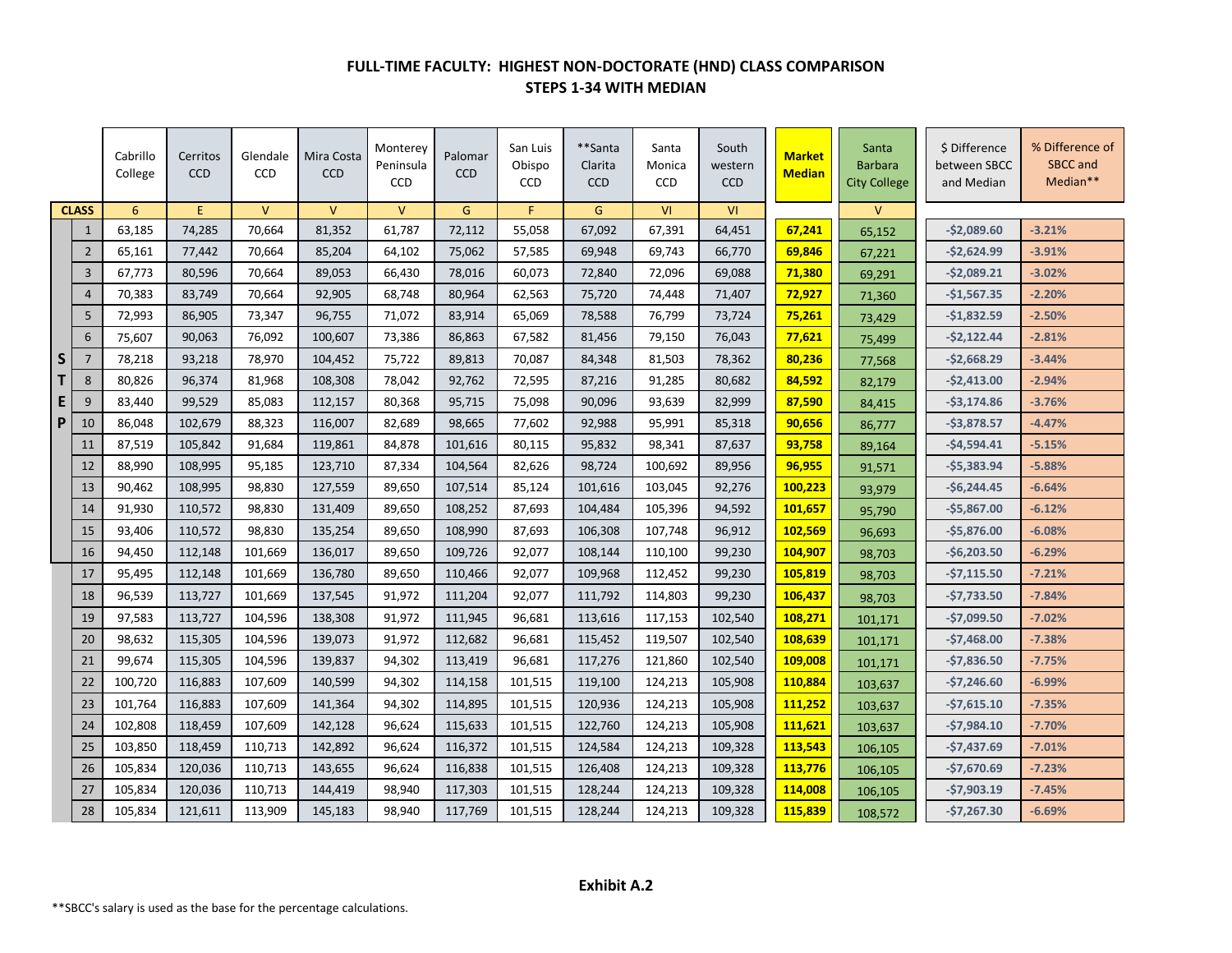### **FULL-TIME FACULTY: HIGHEST NON-DOCTORATE (HND) CLASS COMPARISON STEPS 1-34 WITH MEDIAN**

| 29 | 105,834 | 121,611 | 113,909 | 145,948 | 98,940 | 118,235 | 101,515 | 128,244 | 124,213 | 109,328 | 116.072 | 108,572 | -\$7,500.30  | $-6.91%$ |
|----|---------|---------|---------|---------|--------|---------|---------|---------|---------|---------|---------|---------|--------------|----------|
| 30 | 105,834 | 121,611 | 113,909 | 146,711 | 98,940 | 118,701 | 101,515 | 128,244 | 124,213 | 109,328 | 116,305 | 108,572 | $-57,733.30$ | $-7.12%$ |
| 31 | 105,834 | 121,611 | 117,203 | 146.711 | 98,940 | 119,166 | 101,515 | 128,244 | 124,213 | 109,328 | 118.185 | 111,040 | -\$7.144.89  | $-6.43%$ |
| 32 | 105,834 | 121,611 | 117.203 | 146.711 | 98,940 | 119,629 | 101,515 | 128,244 | 124,213 | 109,328 | 118.416 | 111,040 | $-57,376.39$ | $-6.64%$ |
| 33 | 105,834 | 121.611 | 117.203 | 146.711 | 98.940 | 120,095 | 101,515 | 128.244 | 124.213 | 109,328 | 118.649 | 111,040 | $-57,609.39$ | $-6.85%$ |
| 34 | 105,834 | 121,611 | 117,203 | 146,711 | 98,940 | 120,562 | 101,515 | 128,244 | 124,213 | 109,328 | 118,883 | 113,508 | -\$5,374.98  | $-4.74%$ |

\*\*\*Steps for Cerritos were reunumbered for more applicable comparisons, since their first two steps aren't used. Their first step used is now called step 1, their second step used is now called step 2, and so on.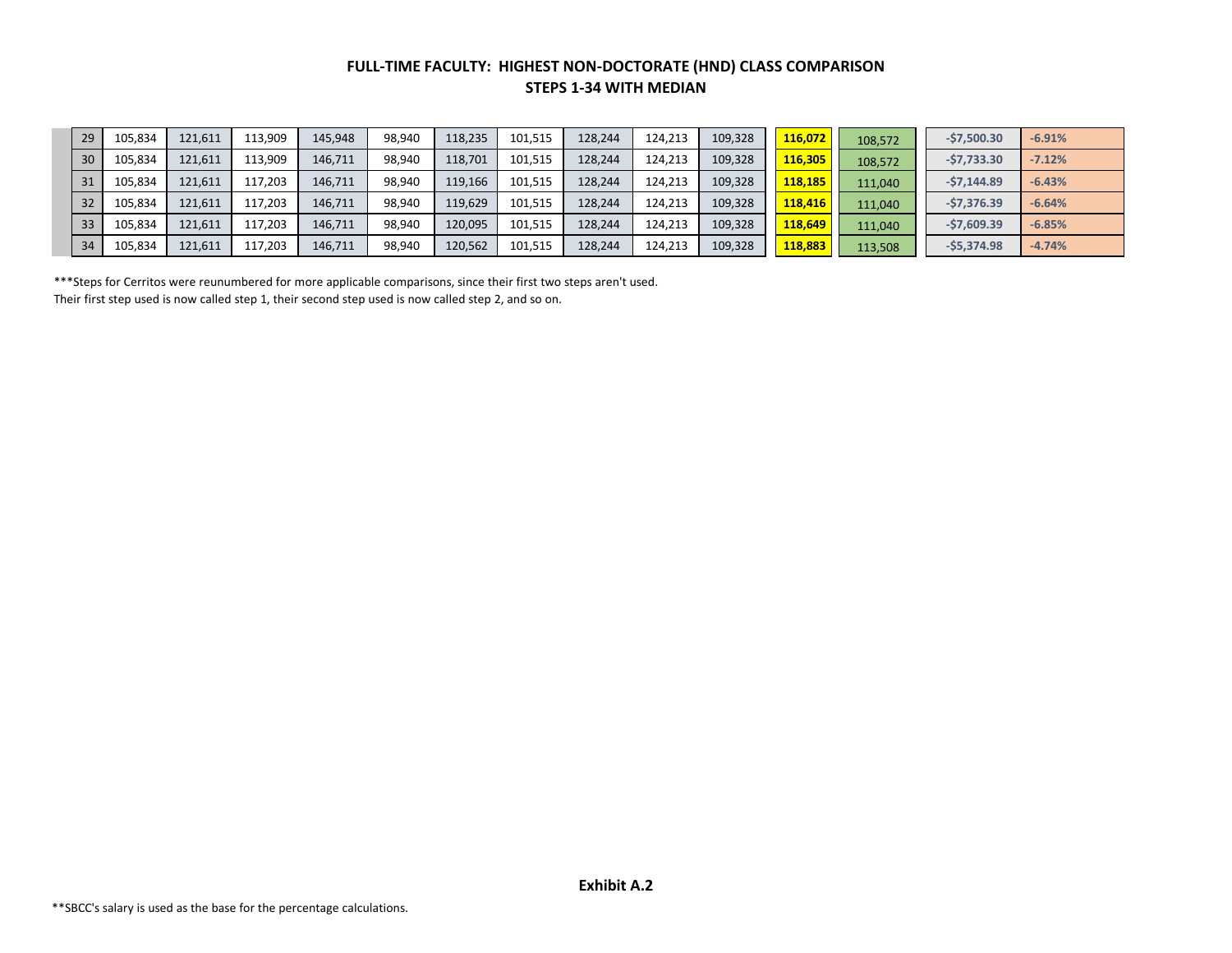# **FULL-TIME FACULTY: CLASS II ALL STEPS (Supporting Information for Exhibit A)**

|              |                | Cabrillo<br>College | Cerritos<br><b>CCD</b> | Glendale<br>CCD | Mira Costa<br><b>CCD</b> | Monterey<br>Peninsula<br>CCD | Palomar<br><b>CCD</b> | San Luis<br>Obispo CCD | Santa<br>Clarita<br><b>CCD</b> | Santa<br>Monica<br><b>CCD</b> | South<br>western<br><b>CCD</b> | Santa<br><b>Barbara</b><br><b>City College</b> |
|--------------|----------------|---------------------|------------------------|-----------------|--------------------------|------------------------------|-----------------------|------------------------|--------------------------------|-------------------------------|--------------------------------|------------------------------------------------|
|              | <b>CLASS</b>   | 2 <sup>1</sup>      | B                      | $\mathbf{II}$   | $\mathbf{II}$            | III                          | $\mathsf{C}$          | $\sf B$                | B.                             | $\mathbf{II}$                 | $\mathbf{H}$                   | $\mathbf{II}$                                  |
|              | $\mathbf{1}$   | 56,151              | $***$                  | $***$           | 73,482                   | 54,118                       | 62,005                | 45,036                 | 59,556                         | 54,900                        | 55,178                         | 58,944                                         |
|              | $\overline{2}$ | 58,207              | $\ast\ast$             | $\ast\ast$      | 77,338                   | 56,434                       | 64,714                | 47,531                 | 59,556                         | 57,250                        | 57,494                         | 61,014                                         |
|              | 3              | 60,818              | 64,818                 | $\ast\ast$      | 81,187                   | 58,761                       | 67,422                | 50,040                 | 61,920                         | 59,604                        | 59,811                         | 63,082                                         |
|              | $\overline{4}$ | 63,427              | 67,973                 | 61,868          | 85,038                   | 61,083                       | 70,129                | 52,550                 | 64,824                         | 61,954                        | 62,132                         | 65,152                                         |
|              | 5              | 66,039              | 71,128                 | 64,183          | 88,888                   | 63,400                       | 72,837                | 55,058                 | 67,680                         | 64,307                        | 64,451                         | 67,221                                         |
|              | 6              | 68,651              | 74,286                 | 66,578          | 92,737                   | 65,728                       | 75,545                | 57,585                 | 70,548                         | 66,659                        | 66,770                         | 69,291                                         |
| $\mathsf{S}$ | $\overline{7}$ | 71,265              | 77,442                 | 69,076          | 96,588                   | 68,049                       | 78,257                | 60,073                 | 73,428                         | 69,011                        | 69,088                         | 71,360                                         |
| т            | 8              | 73,873              | 80,596                 | 71,674          | 100,440                  | 70,377                       | 80,964                | 62,563                 | 76,308                         | 78,794                        | 71,407                         | 73,429                                         |
| E            | 9              | 76,481              | 83,749                 | 74,379          | 104,290                  | 72,706                       | 83,914                | 65,069                 | 79,188                         | 81,146                        | 73,724                         | 75,499                                         |
| P            | 10             | 79,096              | 86,905                 | 77,185          | 108,140                  | 75,008                       | 86,864                | 67,582                 | 82,068                         | 83,498                        | 76,043                         | 77,568                                         |
|              | 11             | 79,096              | 90,063                 | 80,103          | 111,990                  | 77,330                       | 89,814                | 70,086                 | 84,948                         | 85,852                        | 78,362                         | 79,638                                         |
|              | 12             | 79,096              | 93,218                 | 83,146          | 115,841                  |                              | 92,762                | 72,595                 | 87,804                         | 88,201                        | 80,682                         | 81,707                                         |
|              | 13             | 79,096              |                        | 86,311          | 119,690                  |                              | 95,715                | 75,098                 | 90,696                         | 90,553                        | 82,999                         | 83,776                                         |
|              | 14             | 79,096              |                        | 86,311          | 123,542                  |                              | 96,453                | 77,602                 | 94,164                         | 92,906                        | 85,318                         | 85,845                                         |
|              | 15             |                     |                        | 86,311          | 127,378                  |                              | 97,191                |                        | 94,644                         | 95,257                        | 87,637                         | 85,845                                         |
|              | 16             |                     |                        | 88,775          | 128,143                  |                              | 97,928                | 81,482                 | 95,124                         | 97,610                        | 89,956                         | 85,845                                         |
|              | 17             |                     |                        | 88,775          | 128,907                  |                              | 98,667                |                        | 96,444                         | 99,962                        | 89,956                         | 85,845                                         |
|              | 18             |                     |                        | 88,775          | 129,670                  |                              | 99,406                |                        | 96,948                         | 102,314                       | 89,956                         | 85,845                                         |
|              | 19             |                     |                        | 91,332          | 130,434                  |                              | 100,141               | 85,557                 | 97,416                         | 104,668                       | 93,176                         | 87,992                                         |
|              | 20             |                     |                        |                 | 131,198                  |                              | 100,880               |                        | 99,360                         | 107,020                       | 93,176                         | 87,992                                         |
|              | 21             |                     |                        |                 | 131,963                  |                              | 101,619               |                        | 99,804                         | 109,372                       | 93,176                         | 87,992                                         |
|              | 22             |                     |                        |                 | 132,726                  |                              | 102,358               | 89,835                 | 100,320                        | 111,725                       | 96,446                         | 90,138                                         |
|              | 23             |                     |                        |                 | 133,490                  |                              | 103,095               |                        | 102,228                        |                               | 96,446                         | 90,138                                         |
|              | 24             |                     |                        |                 | 134,253                  |                              | 103,834               |                        | 102,720                        |                               | 96,446                         | 90,138                                         |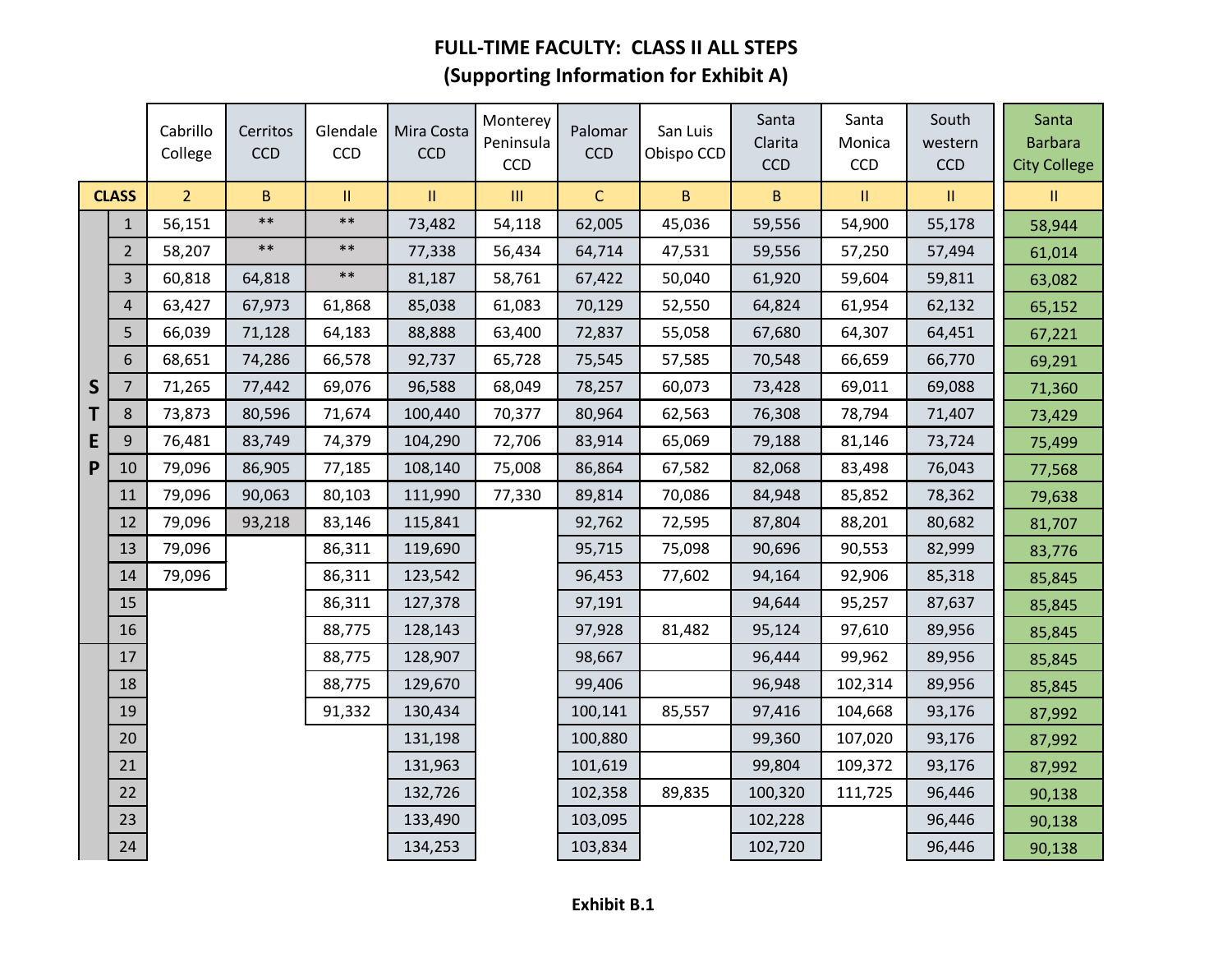# **FULL-TIME FACULTY: CLASS II ALL STEPS (Supporting Information for Exhibit A)**

\_\_\_\_\_\_\_\_\_\_\_

| 25 |  |
|----|--|
| 26 |  |
| 27 |  |
| 28 |  |
| 29 |  |
| 30 |  |
| 31 |  |
| 32 |  |
| 33 |  |
| 34 |  |
| 35 |  |
| 36 |  |
| 37 |  |
| 38 |  |
| 39 |  |
| 40 |  |
|    |  |

| 135,017 |  |
|---------|--|
| 135,782 |  |
| 136,546 |  |
| 137,308 |  |
| 138,072 |  |
| 138,838 |  |

| 105,037<br>105,502<br>105,969<br>106,435 |
|------------------------------------------|
|                                          |
|                                          |
|                                          |
|                                          |
| 106,901                                  |
| 107,366                                  |
| 107,833                                  |
| 108,298                                  |
| 108,763                                  |
| 109228                                   |
| 109693                                   |
| 110159                                   |
| 110625                                   |
| 111091                                   |
| 111557                                   |
|                                          |

| 103,212 |
|---------|
| 105,096 |
| 107,964 |

| 25 <sub>1</sub> | 135,017 | 104,571 | 103,212 | 99,775 | 92,284 |
|-----------------|---------|---------|---------|--------|--------|
| 26              | 135,782 | 105,037 | 105,096 |        | 92,284 |
| 27              | 136,546 | 105,502 | 107,964 |        | 92,284 |
| 28              | 137,308 | 105,969 |         |        | 94,431 |
| 29              | 138,072 | 106,435 |         |        | 94,431 |
| 30              | 138,838 | 106,901 |         |        | 94,431 |
| 31              |         | 107,366 |         |        | 96,576 |
| 32              |         | 107,833 |         |        | 96,576 |
| 33              |         | 108,298 |         |        | 96,576 |
| 34              |         | 108,763 |         |        | 98,722 |

\*\*Step not used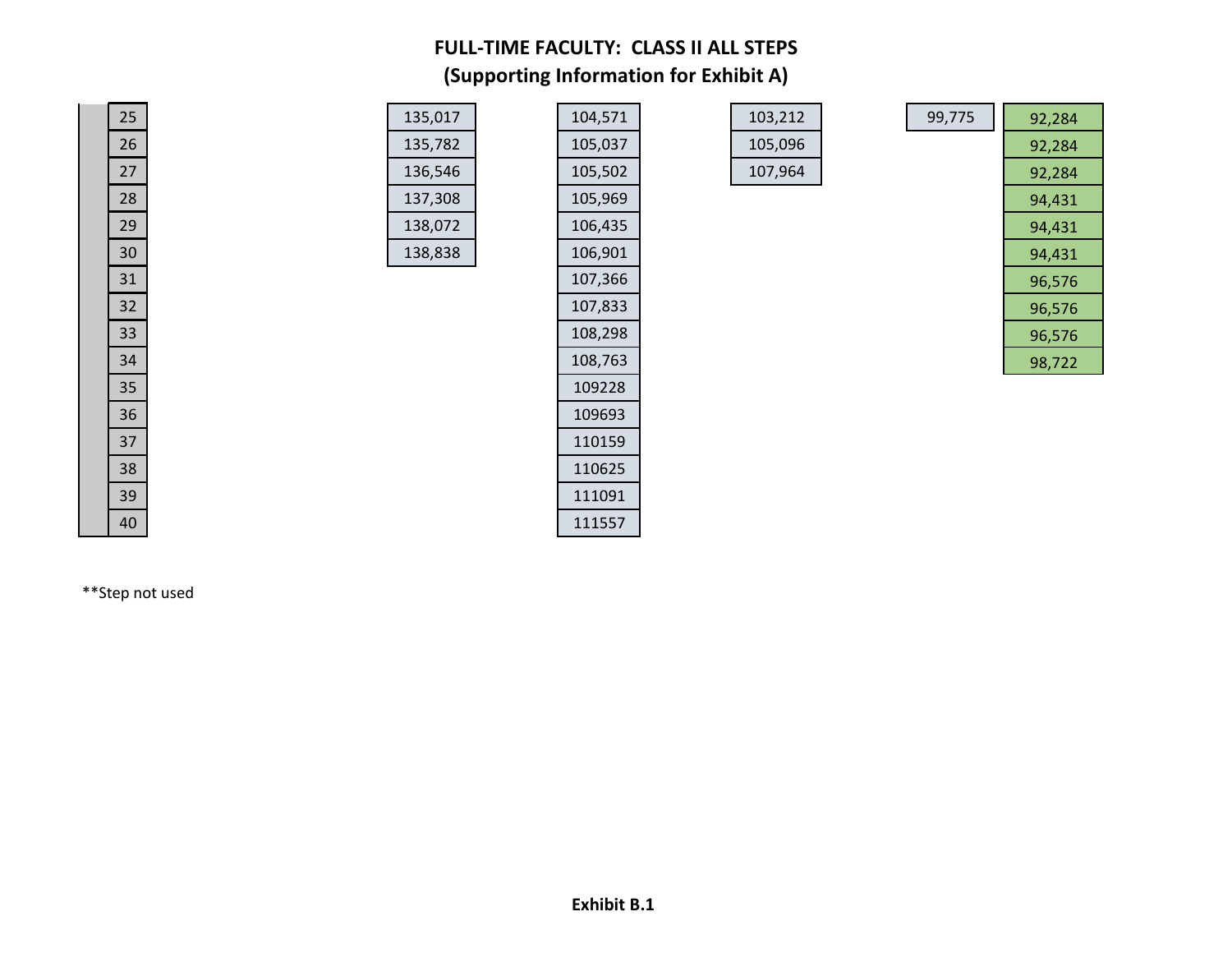# **FULL-TIME FACULTY: HND CLASS ALL STEPS (Supporting Information for Exhibit A)**

|              |                | Cabrillo<br>College | Cerritos<br><b>CCD</b> | Glendale<br>CCD | Mira Costa<br><b>CCD</b> | Monterey<br>Peninsula<br>CCD | Palomar<br><b>CCD</b> | San Luis<br>Obispo<br><b>CCD</b> | Santa<br>Clarita<br><b>CCD</b> | Santa<br>Monica<br>CCD | South<br>western<br><b>CCD</b> | Santa<br><b>Barbara</b><br><b>City College</b> |
|--------------|----------------|---------------------|------------------------|-----------------|--------------------------|------------------------------|-----------------------|----------------------------------|--------------------------------|------------------------|--------------------------------|------------------------------------------------|
|              | <b>CLASS</b>   | 6                   | E                      | $\vee$          | $\vee$                   | $\mathsf{V}$                 | G                     | F                                | G                              | VI                     | VI                             | $\mathsf{V}$                                   |
|              | $\mathbf{1}$   | 63,185              | $**$                   | $\ast\ast$      | 81,352                   | 61,787                       | 72,112                | 55,058                           | 67,092                         | 67,391                 | 64,451                         | 65,152                                         |
|              | $\overline{2}$ | 65,161              | $***$                  | $\ast\ast$      | 85,204                   | 64,102                       | 75,062                | 57,585                           | 69,948                         | 69,743                 | 66,770                         | 67,221                                         |
|              | $\overline{3}$ | 67,773              | 74,286                 | $\ast\ast$      | 89,053                   | 66,430                       | 78,016                | 60,073                           | 72,840                         | 72,096                 | 69,088                         | 69,291                                         |
|              | 4              | 70,383              | 77,442                 | 70,664          | 92,905                   | 68,748                       | 80,964                | 62,563                           | 75,720                         | 74,448                 | 71,407                         | 71,360                                         |
|              | 5              | 72,993              | 80,596                 | 73,347          | 96,755                   | 71,072                       | 83,914                | 65,069                           | 78,588                         | 76,799                 | 73,724                         | 73,429                                         |
|              | 6              | 75,607              | 83,749                 | 76,092          | 100,607                  | 73,386                       | 86,863                | 67,582                           | 81,456                         | 79,150                 | 76,043                         | 75,499                                         |
| $\mathsf{S}$ | $\overline{7}$ | 78,218              | 86,905                 | 78,970          | 104,452                  | 75,722                       | 89,813                | 70,087                           | 84,348                         | 81,503                 | 78,362                         | 77,568                                         |
| Τ            | 8              | 80,826              | 90,063                 | 81,968          | 108,308                  | 78,042                       | 92,762                | 72,595                           | 87,216                         | 91,285                 | 80,682                         | 82,179                                         |
| E            | 9              | 83,440              | 93,218                 | 85,083          | 112,157                  | 80,368                       | 95,715                | 75,098                           | 90,096                         | 93,639                 | 82,999                         | 84,415                                         |
| P            | 10             | 86,048              | 96,374                 | 88,323          | 116,007                  | 82,689                       | 98,665                | 77,602                           | 92,988                         | 95,991                 | 85,318                         | 86,777                                         |
|              | 11             | 87,519              | 99,529                 | 91,684          | 119,861                  | 84,878                       | 101,616               | 80,115                           | 95,832                         | 98,341                 | 87,637                         | 89,164                                         |
|              | 12             | 88,990              | 102,679                | 95,185          | 123,710                  | 87,334                       | 104,564               | 82,626                           | 98,724                         | 100,692                | 89,956                         | 91,571                                         |
|              | 13             | 90,462              | 105,842                | 98,830          | 127,559                  | 89,650                       | 107,514               | 85,124                           | 101,616                        | 103,045                | 92,276                         | 93,979                                         |
|              | 14             | 91,930              | 108,995                | 98,830          | 131,409                  | 89,650                       | 108,252               | 87,693                           | 104,484                        | 105,396                | 94,592                         | 95,790                                         |
|              | 15             | 93,406              | 108,995                | 98,830          | 135,254                  | 89,650                       | 108,990               |                                  | 106,308                        | 107,748                | 96,912                         | 96,693                                         |
|              | 16             | 94,450              | 110,572                | 101,669         | 136,017                  | 89,650                       | 109,726               | 92,077                           | 108,144                        | 110,100                | 99,230                         | 98,703                                         |
|              | 17             | 95,495              | 110,572                | 101,669         | 136,780                  | 89,650                       | 110,466               |                                  | 109,968                        | 112,452                | 99,230                         | 98,703                                         |
|              | 18             | 96,539              | 112,148                | 101,669         | 137,545                  | 91,972                       | 111,204               |                                  | 111,792                        | 114,803                | 99,230                         | 98,703                                         |
|              | 19             | 97,583              | 112,148                | 104,596         | 138,308                  | 91,972                       | 111,945               | 96,681                           | 113,616                        | 117,153                | 102,540                        | 101,171                                        |
|              | 20             | 98,632              | 113,727                | 104,596         | 139,073                  | 91,972                       | 112,682               |                                  | 115,452                        | 119,507                | 102,540                        | 101,171                                        |
|              | 21             | 99,674              | 113,727                | 104,596         | 139,837                  | 94,302                       | 113,419               |                                  | 117,276                        | 121,860                | 102,540                        | 101,171                                        |
|              | 22             | 100,720             | 115,305                | 107,609         | 140,599                  | 94,302                       | 114,158               | 101,515                          | 119,100                        | 124,213                | 105,908                        | 103,637                                        |
|              | 23             | 101,764             | 115,305                | 107,609         | 141,364                  | 94,302                       | 114,895               |                                  | 120,936                        |                        | 105,908                        | 103,637                                        |
|              | 24             | 102,808             | 116,883                | 107,609         | 142,128                  | 96,624                       | 115,633               |                                  | 122,760                        |                        | 105,908                        | 103,637                                        |
|              | 25             | 103,850             | 116,883                | 110,713         | 142,892                  | 96,624                       | 116,372               |                                  | 124,584                        |                        | 109,328                        | 106,105                                        |